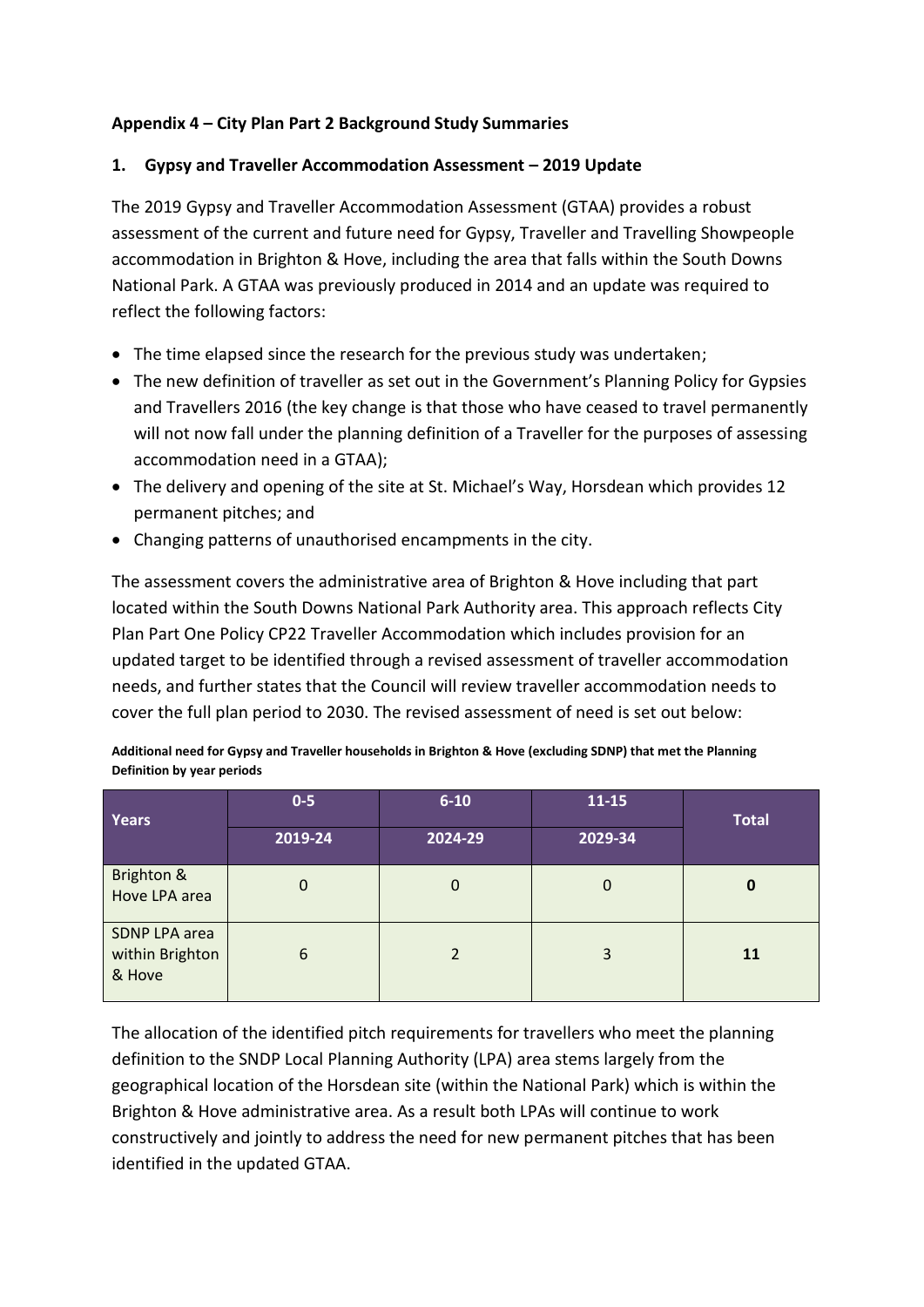A joint site search exercise undertaken by BHCC and the SDNPA in 2016-17 did not identify any suitable and available sites. A Duty to Cooperate process has therefore been undertaken with neighbouring authorities to ascertain whether and to what extent they were able to provide additional pitches to assist in meeting any of the unmet need. No neighbouring authorities have currently indicated any ability to assist in meeting the unmet need.

# **2. Student Accommodation Study**

This Technical Paper examines the relationship between supply and demand for Purpose Built Student Accommodation (PBSA) and the consequent demand for general private sector housing from students over the period to 2030. A brief summary of key findings is set out below.

**Demand –** University student numbers have increased significantly over recent years, with the number of full-time students requiring accommodation (80% of the total full time population) estimated to increase from 23,525 in 2016/17 to 25,780 in 2019/20. However neither University has indicated they have any plans to expand further after 2020. **Supply -** The supply of permitted PBSA has increased rapidly in recent years and this is forecast to continue as recently permitted developments are delivered (see Figure 1 below).





The increases in PBSA provision that are expected are likely to mean that the proportion of university students requiring accommodation being housed in PBSA could rise from approximately 33% in 2016/17 to over 50% in 2022/23. This could lead to a reduction of approximately 3,000 students requiring alternative accommodation elsewhere in the private rented sector. This forecast reduction is illustrated in Figure 2 below.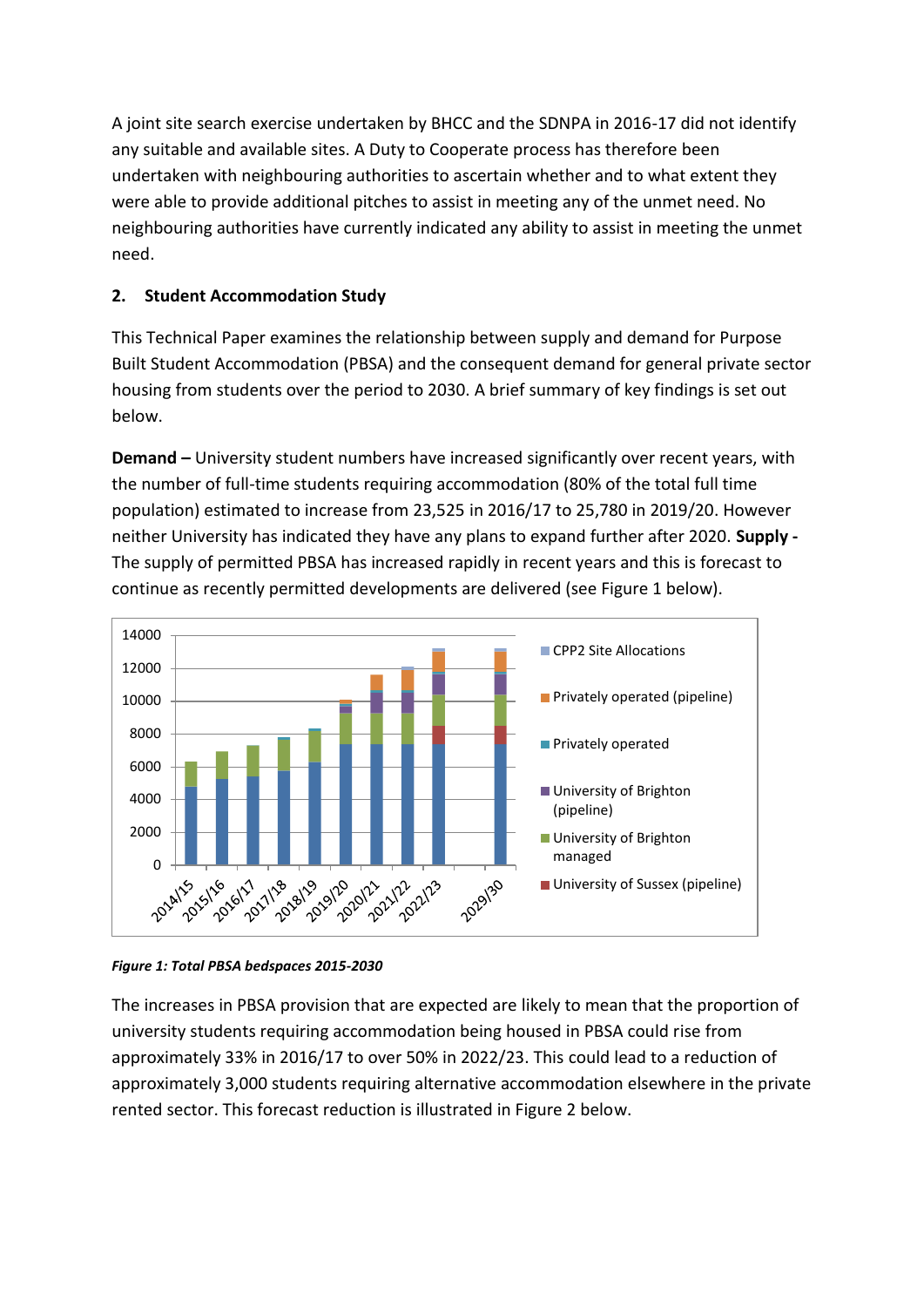

*Figure 2: Number of Students Living in the Private Rented Sector by year*

## **3. Older Person Housing Needs Assessment 2019**

This study was commissioned jointly by the council's Planning, Housing, and Commissioning services to assess the need for different types of specialist housing and related support for older people in the city. The study recommendations have informed the planning policy for specialist older persons' accommodation in City Plan Part Two (Policy DM4), and will also support the future strategic planning of the council's specialist housing and support services.

Overall the study concludes that there needs to be a wider mix of housing/accommodation options for older people. This includes supporting people to live longer in their own homes, whilst making provision for a range of purpose-built housing types and tenures to enable 'downsizing'/ 'rightsizing' and support moving in later life as a positive choice.

Taking account of existing provision in the city, the study includes projections of the need for specialist housing and accommodation for older people. For the period to 2030, the analysis indicates:

- significant future demand for housing for older people, comprising both sheltered housing to rent and private sector retirement housing for sale (649 units);
- some identified demand for housing with care (i.e extra care/assisted living) both for sale and rent (227 units); and
- an expected decline in demand for traditional residential care (-37 beds), but an increase in the use of nursing care due to an increasing population of older people with complex care needs (246 beds).

(Note that these figures do not include allowance for the replacement of existing specialist housing/accommodation that may be out-dated and no longer suitable to meet current needs.)

The study recommends planning for a mix of housing and care models, including: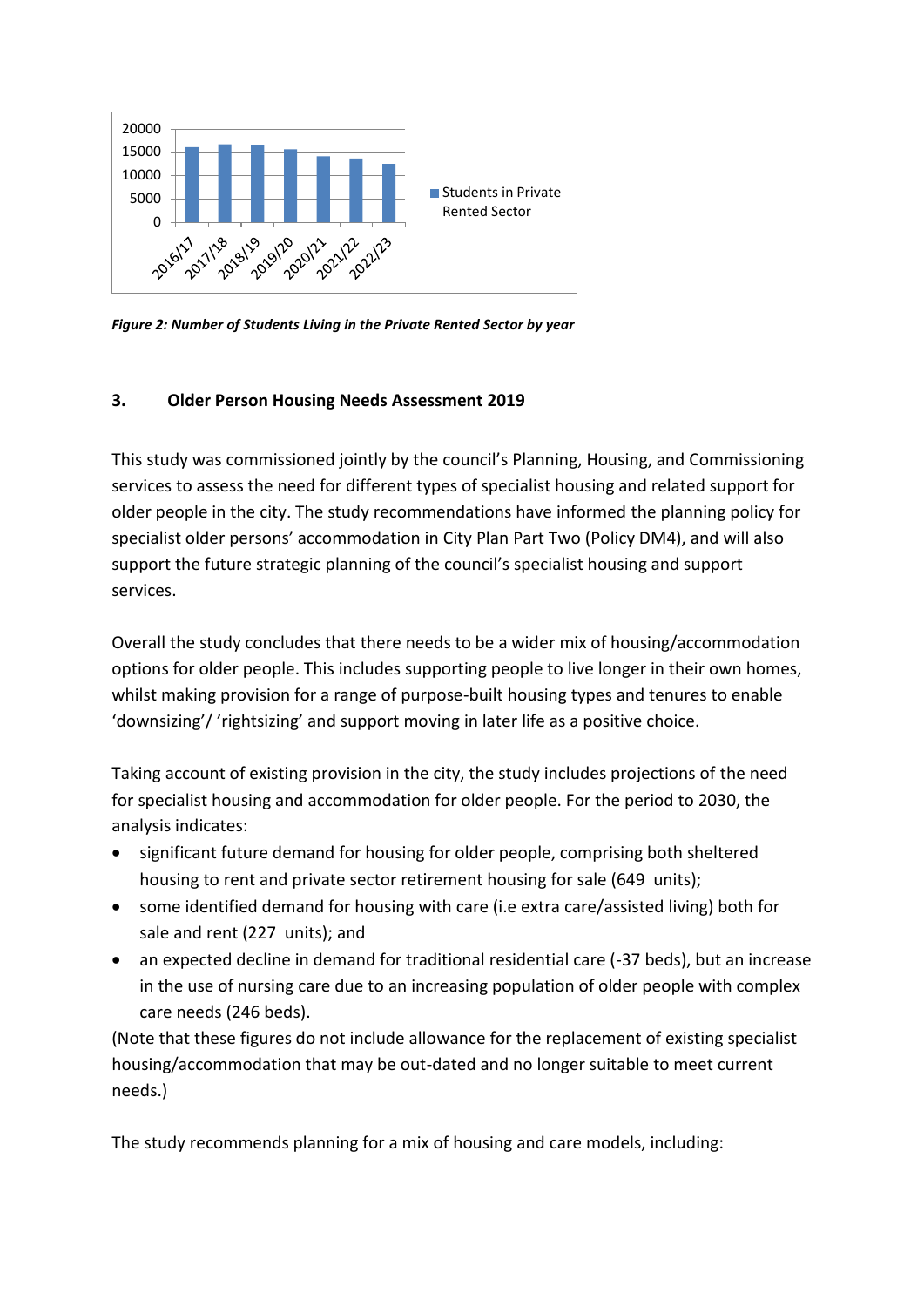- 'Care ready' housing for rent and for sale, i.e. without care on-site, but designed to enable people to age in place, to allow for decreased mobility and permit individuals to be cared for easily in their own homes if required. This should include a mix of agedesignated and inter-generational care-ready housing.
- Housing with care options that will enable the use of residential care homes to decrease, including extra care housing for rent and for sale with onsite domiciliary care services. Such developments should provide a 'balanced' community, i.e. having residents with a mix of care needs. Housing with care schemes would typically provide a minimum of 60/70 units, but there is potential within the city to support a larger scheme of 150+ units of mixed tenure with a wide range of facilities including onsite domiciliary care.
- Specialised housing for older people that will cater for growing number of people living with dementia and complex care needs, including hybrid housing and nursing care models that can cater for people living with dementia and other complex care needs to end of life.

The report emphasises the need to deliver high quality housing based on the good practice design principles set out in the 'Housing our Ageing Population: Panel for Innovation' Report (2009) and subsequent HAPPI reports. It also highlights that the affordability of housing/accommodation is a key issue for many older people and there is a need to ensure appropriate adequate provision for affordable accommodation for older people.

#### **4. Build to Rent Study 2019**

The purpose of the study was to undertake an assessment of Build to Rent (BTR) in the city and its likely viability in terms of delivery. The study provides information to inform and support policy development for BTR in City Plan Part Two (Policy DM6), which looks to provide more choice of good quality rented accommodation, and contribute towards meeting identified housing needs in the city.

BTR has been identified as a distinct category of housing in the National Planning Policy Framework (NPPF) and the Government has published detailed Planning Policy Guidance (PPG) to guide its development. The economics of BTR developments differ from build for sale as it is financed by long-term investment (e.g by a pension fund or similar). All homes in a scheme remain in the same ownership and are managed as one investment, usually without the involvement of a Registered Provider of affordable housing (e.g. housing association).

The BTR study tested a range of scenarios regarding percentages of affordable housing and levels of discount compared to market rents, whilst factoring in other variables such as location within the city, development size (number of residential units), existing land use values and other potential developer contributions (including the council's proposed CIL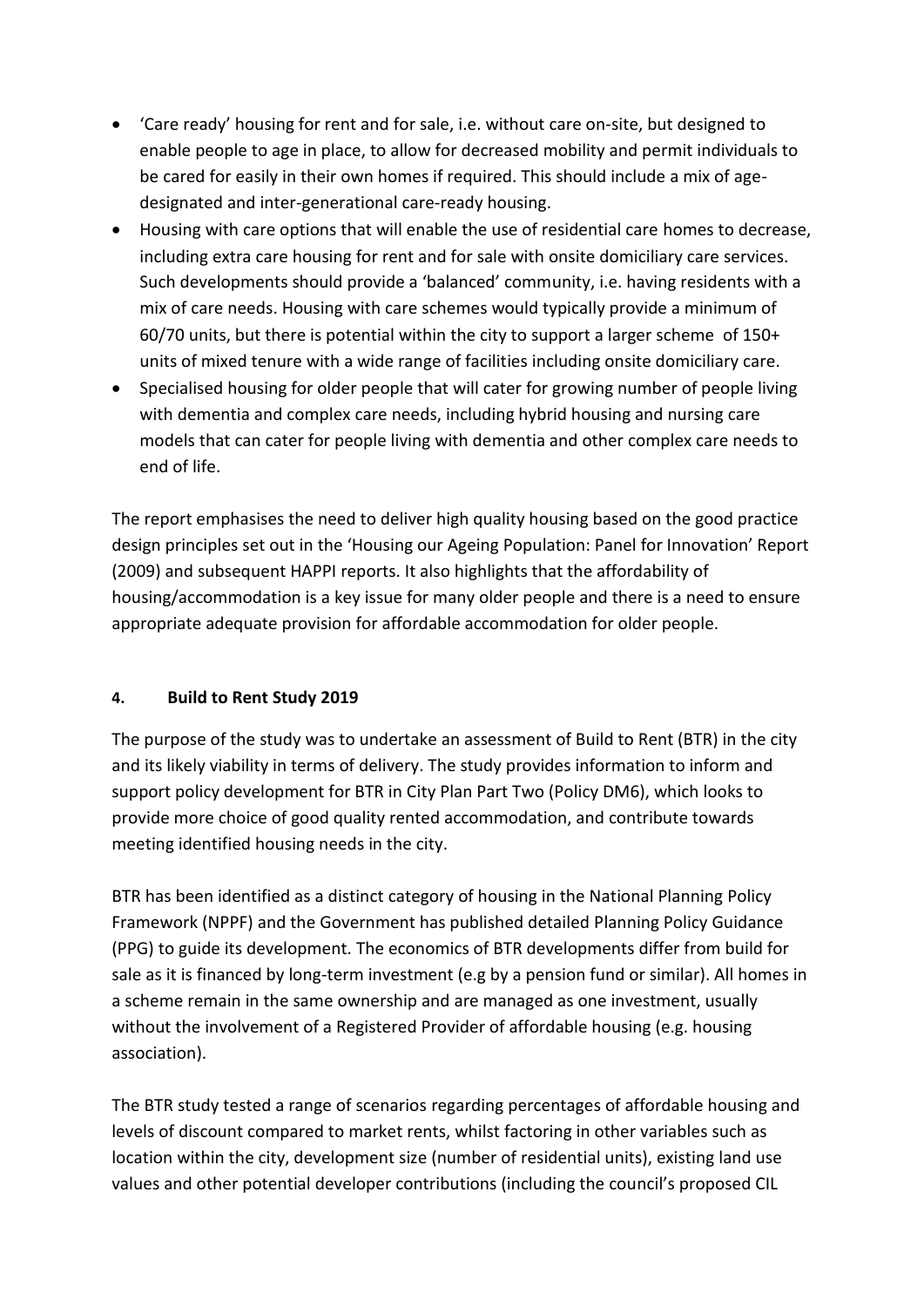charging rates). The viability appraisals tested different levels of affordable rented units to show their impact on viability generally and on the number of affordable units that can potentially be delivered as part of a BTR scheme.

The study findings demonstrate that, subject to the variables tested, BTR schemes in the city are capable of supporting up to 20% affordable units provided at discounted rents of at least 20% below equivalent local market rents. The study demonstrates that greater levels of discount would be required to deliver units that are more genuinely affordable for most of those eligible to join the Council's housing register. Therefore in negotiating the affordable element of BTR, the council should consider the trade-off between the number of affordable units to be provided and the level of affordable discount that may be achieved.

In addition, the study made several other recommendations, including that the Council should use S106 agreements to secure requirements for the long term retention and management of the BTR units. The S106 agreements should include:

- Requirements for eligibility criteria against which applicants for the affordable units will be assessed;
- Provision to secure the affordable units provided as part of the BTR in perpetuity (including provision to recoup the value of the affordable units if sold);
- Using a legal covenant to require that the units are held as BTR tenure for at least 15 years (with provisions for clawback in the event that any or all BTR units are sold within this period);
- Specification that rents should be inclusive of all service charges.

## **5. Strategic Housing Land Availability Assessment (SHLAA 2019)**

The Strategic Housing Land Availability Assessment (SHLAA) is updated annually to take account of the latest annual residential development monitoring and any further technical work regarding development site capacity and viability.

The SHLAA site and summary schedules set out net housing completions and projected housing supply over the City Plan period 2010–2030. The schedules also analyse delivery within the eight Development Areas (DA1 – DA8) identified in the adopted City Plan Part One (CPP1) and across the Rest of the city (including the urban fringe sites). The SHLAA includes a housing trajectory and sets out the five year housing land supply against the housing provision target set out in adopted CPP1 Policy CP1 Housing Delivery.

The SHLAA 2019 Update identifies a total potential housing supply of 17,243 net dwellings. The projected housing supply over the City Plan period (2010-2030) is 14,875 net dwellings.

However, the rate of housing delivery remains well below the City Plan requirement. A total of 3,833 net dwellings have been completed over the period 2010-2019, which averages only 426 dwellings per year compared to the City Plan target of 660 dwellings per year.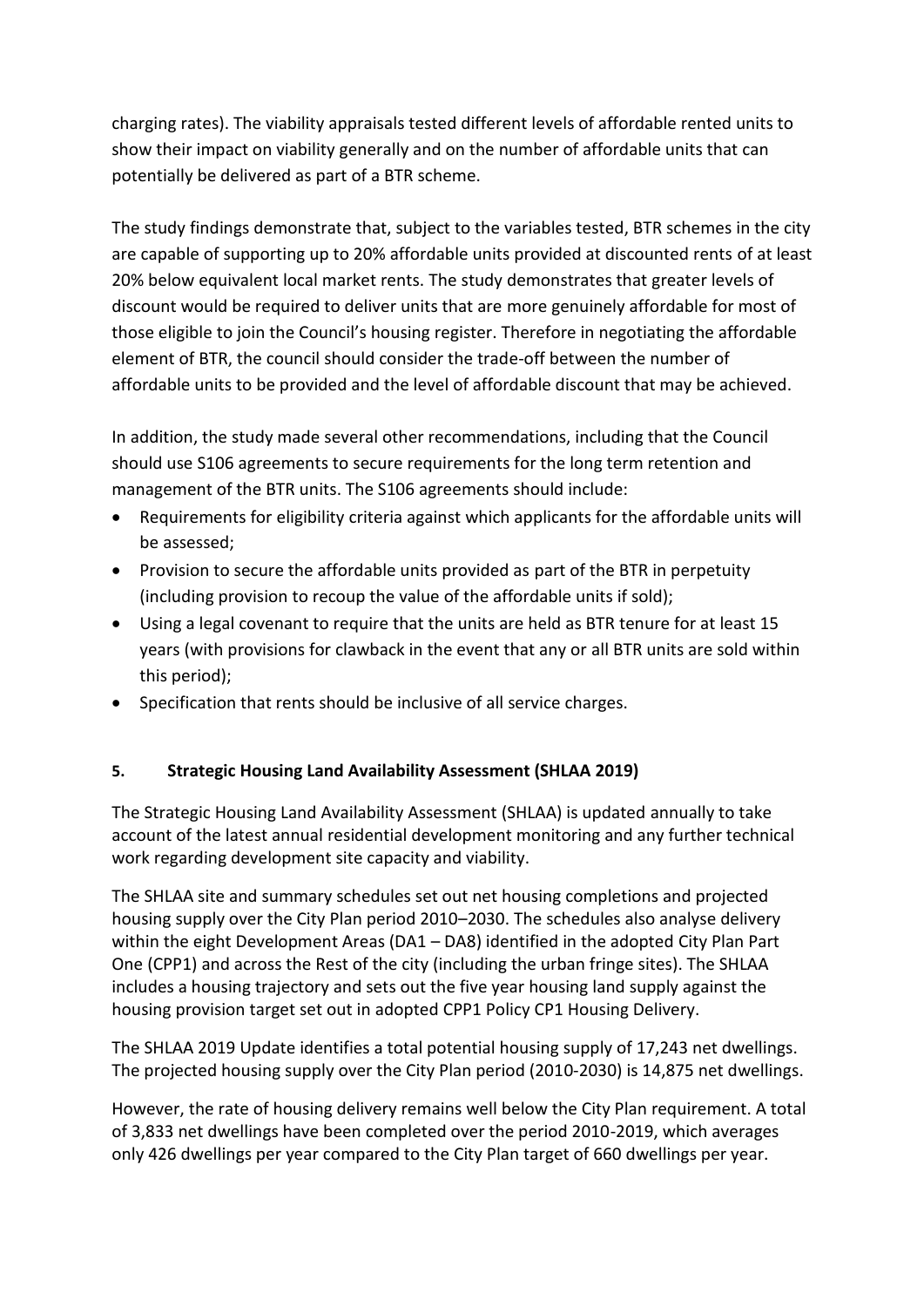The city's five year housing land supply is assessed at 4,949 net dwellings. When compared to the five year requirement in the City Plan (adjusted to take account of the delivery shortfall from previous years), there is a shortfall of 1,200 dwellings (equivalent to 4.0 years of housing supply). A Housing Delivery Action Plan (August 2019) has been prepared to address this issue and is available on the council's website.6

## 6. **Brighton and Hove City Council Level 1 and 2 Strategic Flood Risk Assessments, JBA Consulting October 2018.**

The Level 1 and 2 Strategic Flood Risk Assessment (SFRA) was commissioned to provide a comprehensive evidence base to support the Brighton and Hove City Plan Part Two (CPP2). This updated SFRA replaces the 2012 SFRA which provided the evidence base for the adopted City Plan Part One.

The key objectives of the review were:

- 1. To take into account the latest flood risk policy
- 2. Take into account the latest flood risk information and available data including more detailed groundwater vulnerability mapping and surface water flood mapping which takes climate change into account.
- 3. To provide individual flood risk analysis for sites identified in the draft CPP2
- 4. To provide a comprehensive set of maps displaying flood risk information.

An overarching aim of the screening was to put flood risk management policy and practice in place to provide for a strategic approach to the management of surface water flood risk as this is a priority to address the needs of adaptation to climate change effects. The findings and recommendations of the SFRA informed the site selection process for the draft CPP2 and the drafting of Policy DM43 Sustainable Urban Drainage.

Surface Water Flood Zones have been introduced in the SFRA in order to define areas potentially at risk from surface water flooding to provide more strategic consideration of surface water flood risk in the land allocation and planning process.

The SFRA has identified that some areas of Brighton and Hove are at high risk of flooding from surface water, groundwater and tidal sources. Therefore, proposed development sites at such locations will be required to satisfy the Sequential and, where necessary, Exception Tests in accordance with the NPPF<sup>1</sup>. The presence of extensive surface water risk zones introduces a requirement to demonstrate that proposed development is safe from surface water flood risk for over the intended life.

An updated Sequential and Exception Test has been prepared to support the CPP2 and this is published as technical topic paper. The aim of the sequential test is to as far as reasonably possible, steer new development to areas with the lowest risk of flooding taking into account of climate change and the vulnerability of future uses to flood risk. Where it was not possible to find enough land for CPP2 allocations at locations outside of flood risk the level 2 screening provides more detailed information on the characteristics of actual flood risk associated with the relevant site allocations. The level 2 screening provides site-specific

**.** 

 $1$  NPPF 2018 – section 14 paragraphs 158-159